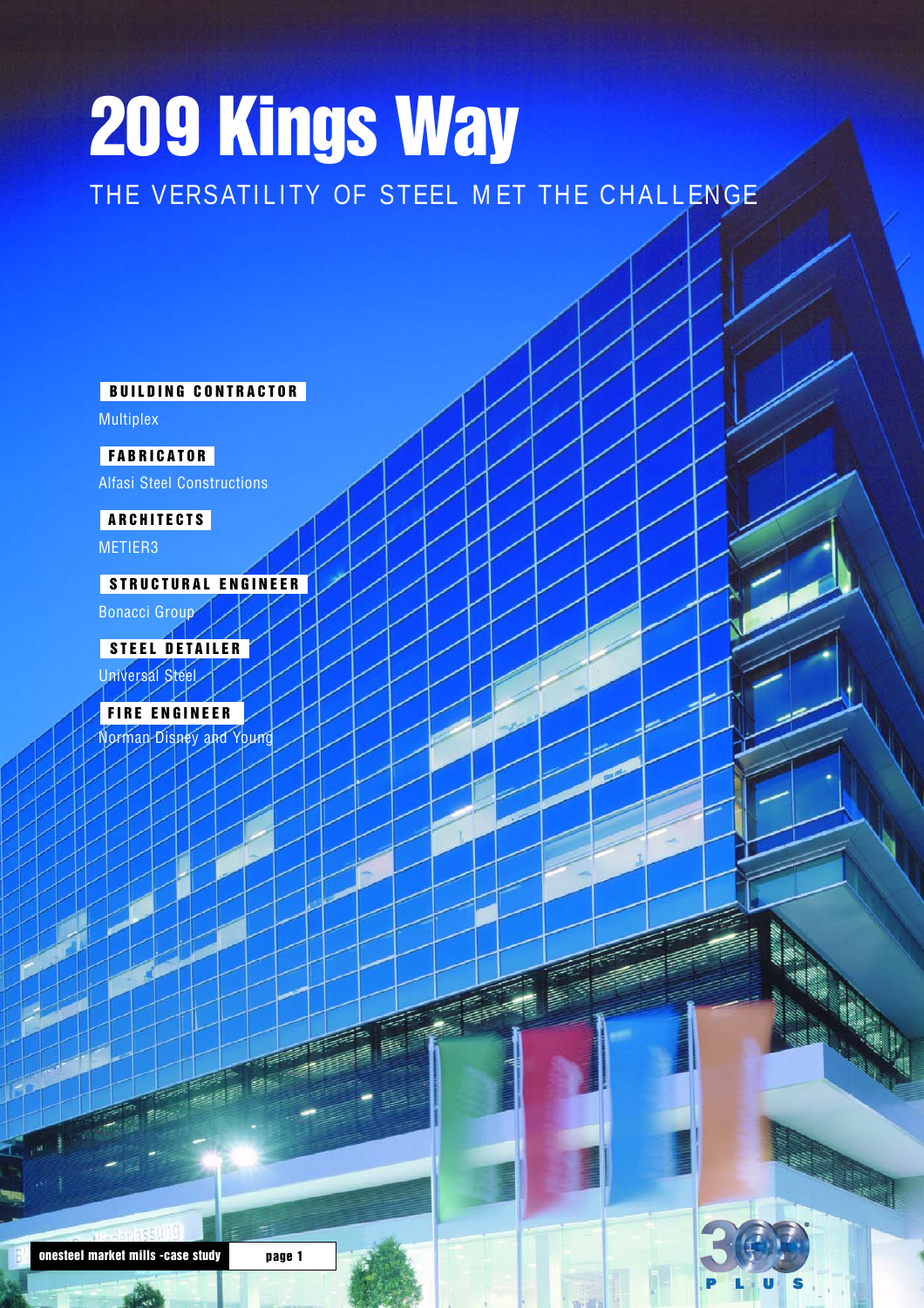**As the building had a structural steel frame, it was possible to accommodate the client's changes and still meet the final project deadline**



#### **The versatility and adaptability of structural steel was critical to the success of the construction of an 11-storey recently completed commercial building.**

The elegance of Melbourne's wide<br>streets has been enhanced by a r streets has been enhanced by a new 11-storey steel building at 209 Kings Way, South Melbourne, with a total floor area of 45,000 square metres, incorporating a showroom for BMW vehicles at ground level and offices for the ANZ bank.

The completed building has a basement car parking level, a commercial showroom and offices at ground level, five levels of suspended car-parking, and five office levels constructed around a central atrium.

#### **VERSATILITY OF STEEL MET THE CHALLENGE**

The construction industry is used to coping with changes to initial plans, but the addition of 15 percent to the floor area of a partially completed building is at the extreme end of last minute changes! However, as the building had a structural steel frame, it was possible to accommodate these changes and still meet the final project deadline, despite the six week period awaiting townplanning approval of the changes.

The structural steelwork on the building had reached level 4 when the client requested the addition of approximately 6000 square metres of floor area. The additions required a further bay at the front of the building and the conversion of the car park at level 5 into office space. This conversion required increasing the floor-to-floor height at this level from 2.2 metres to 3.6 metres.

The steel columns for the levels above level 4 had already been fabricated when the additions were introduced. The construction team extended the columns at level 5 to allow construction to continue above this level. This extension was necessary because of the different floor-to-floor levels required for office accommodation.

Detailing and fabrication of the steelwork for the new bay was carried out while erection went ahead on the remainder of the building. An additional erection crew enabled erection of the new bay to catch up with the remainder of the building by level 8, so there was no disruption to the flow of work for the following trades.

Alfasi Steel Constructions, the structural steel contractors, and Multiplex Constructions, the builders on this project, would not have foreseen that, by selecting Alfasi's non-conforming tender for a steel-framed option over the original post-tensioned concrete design, they would be able to incorporate these last-minute changes without loss of time on the project.

While a steel-framed option was costcompetitive, it was the potential time saving offered by the structural steelwork alternative that convinced the builders to accept this tender, particularly in view of the client's requirement for the earliest possible occupation of the building.

#### **REDUCED CONSTRUCTION TIME FRAME**

Alfasi introduced steps on this project to ensure the shortest possible construction schedule to meet the client's requirements. These were:

- standardisation of the secondary beams so they could be used at any secondary beam location, facilitating just-in-time erection
- the construction was "jump-started", in that construction of the ground floor level was deferred with erection jumping immediately to level one. This enabled the more timeconsuming construction of the ground floor level, which had to accommodate ramps, set-downs and mezzanine floor supports, to be carried out at a later stage while construction of the upper levels proceeded
- a composite core construction was pioneered for this building. Steel sheeting was used as permanent steel formwork around the core. This was constructed using shot-creted structural decking over steel framing

**the success "of this project for Multiplex and Alfasi was due to our early involvement with the design, leading to a collaborative approach"**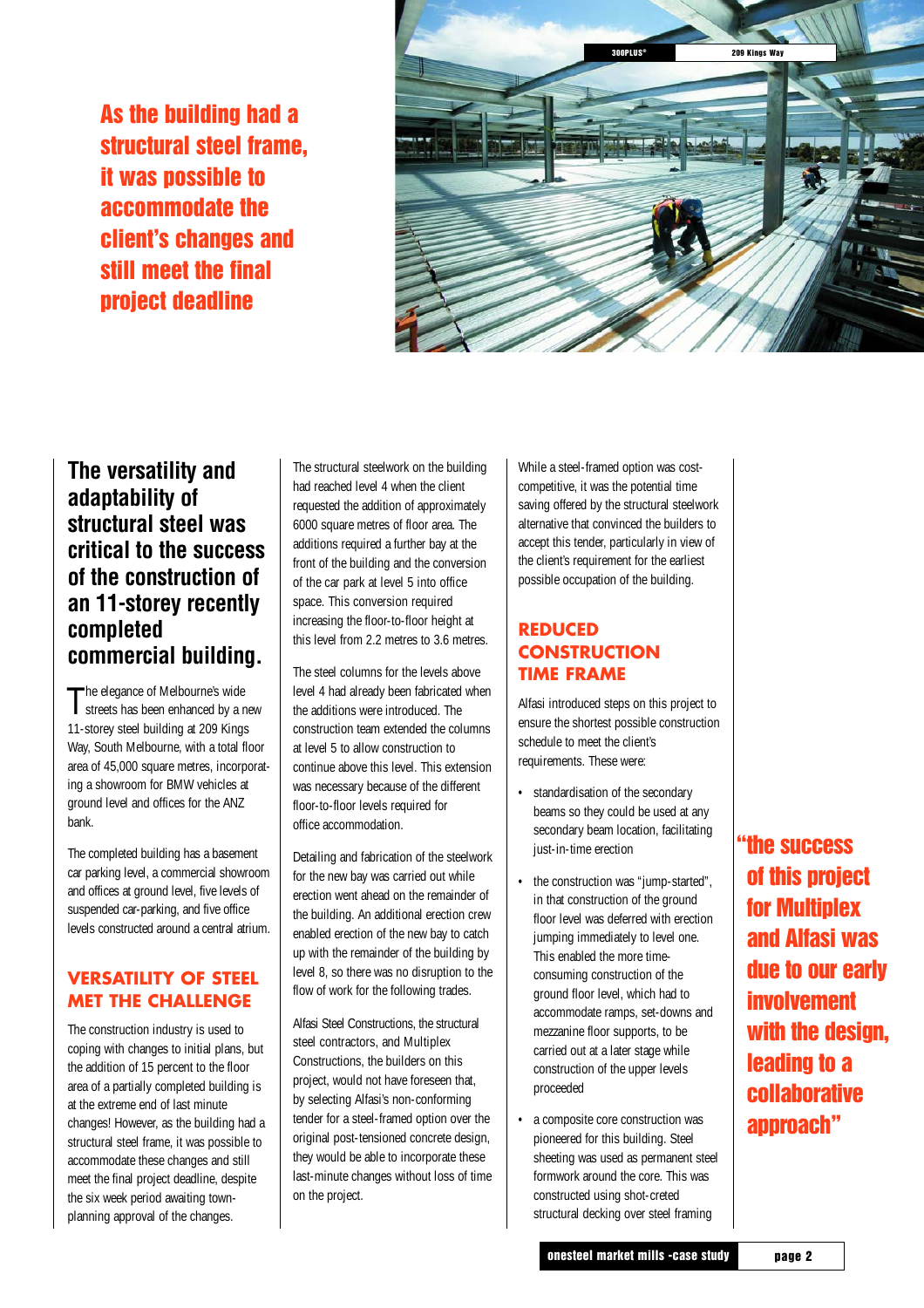to achieve the required fire rating. This ensured that construction of the service core did not control the progress of erection, as three storeys of structural steelwork could be erected ahead of shot-creting the service core

- three storey high columns were used on the project, with splices located one metre above floor level for ease of connection and faster erection
- temporary spigots were fastened to perimeter beams that enabled safety railing to be fixed in place while the beams were still on the ground prior to their erection
- unpropped structural decking was used for the one-way suspended floor slabs, which acted as permanent formwork and bottom reinforcement and enabled the following trades unfettered access to the areas below the suspended slab



Close liaison was established between Multiplex, Alfasi Steel Constructions, and the consulting structural engineers, the Bonacci Group from the beginning. Only 16 RFI's (Requests for Information) were issued compared to hundreds that might normally be expected on a project of this size, thanks to that cooperation.

### **The elimination of all internal propping, resulted in a cleaner than expected site**

• purpose-made mobile scaffolds were developed for steel erection access, located directly on the steel decking.

Using these techniques, a floor cycle of eight days for 4500 square metres was achieved, resulting in an effective construction period of only eight months.

#### **TIME AND COST SAVING INITIATIVES**

In their role as the structural contractor, the scope of works for Alfasi Steel Constructions included design development, significant involvement in design finalisation, the fabrication and erection of 2600 tonnes of structural steel and around 52,000 square metres of structural decking, in addition to overseeing fixing the shear studs and placing the reinforcement supplied by OneSteel Reinforcing.

Removal of the core from the construction critical path through the use of a steelframed service core, reduced the number of trades on the critical path to two, structural steel and decking, both of which were under Alfasi's control, giving them full responsibility for the program.

Stud installation and reinforcing placement followed one or two floors below the uppermost decked level, which afforded protection from weather and acted as a safety protection barrier from work at the upper levels. The 18 metre continuous lengths of structural decking were used to minimise end-laps, and to further reduce erection time.

This, combined with the elimination of all internal propping, resulted in a cleaner than expected site so that occupational health and safety issues were negligible.

The latest fire engineering techniques, based on research sponsored by OneSteel, were applied in the design of this building resulting in considerable savings for the client.

Significant emphasis was placed on co-ordination between the work carried out by Alfasi and the façade contractor, Termasteelisa.

The three-dimensional model of the building created by the steel shop detailers, Universal Steel Detailers (now known as Planet) was used to co-ordinate the installation of services with the structure.

Avri Alfasi, Managing Director of Alfasi Steel Constructions said that "the success of this project for Multiplex and Alfasi was due to our early involvement with the design, leading to a collaborative approach, which enabled the two companies to work together to minimise both the cost of the project and time of construction".

#### **The structural steel option meeting the challenges faced in today's modern construction projects**